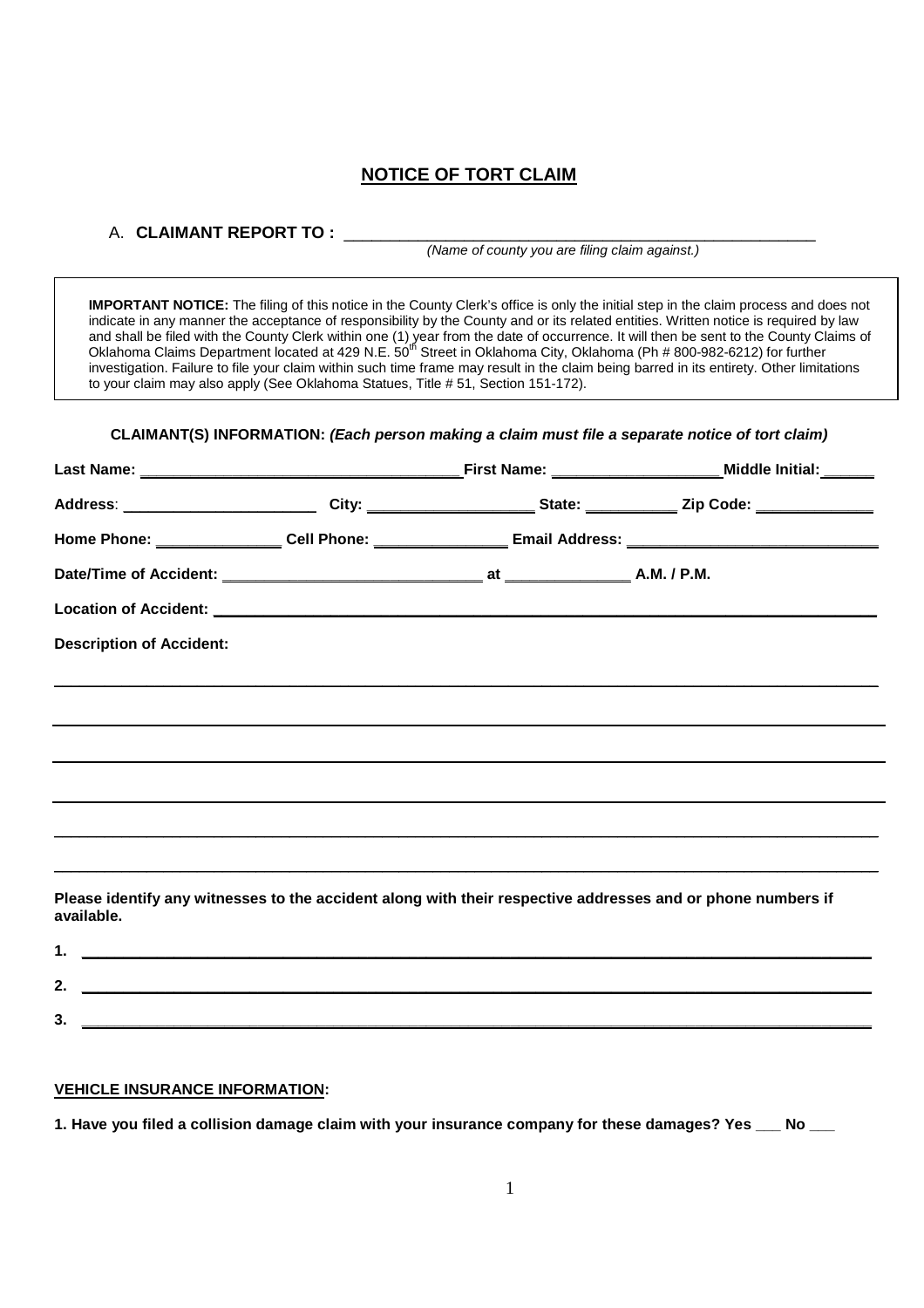**2. Do you expect to be compensated for your vehicle damages from your insurance company? Yes \_\_\_ No \_\_\_** 

3. If you have received payment from your insurance company what was the amount received \$

## **MEDICARE/MEDICAID INFORMATION:**

**1. Are you currently receiving Medicare? Yes \_\_\_ No \_\_\_** 

**2. Has any medical bill incurred as a result of this accident been paid by Medicare/Medicaid? Yes \_\_\_ No \_\_\_** 

**3. If so, please list your Medicare/Medicaid file number: \_\_\_\_\_\_\_\_\_\_\_\_\_\_\_\_\_\_\_\_\_\_\_\_\_\_\_\_\_\_\_\_\_\_\_\_\_\_\_\_\_\_\_\_\_** 

**I understand that the Medicare/Medicaid information requested is to accurately coordinate benefits with Medicare/Medicaid and to meet it's mandatory reporting obligations under the Medicare Secondary Payer Act 42 U.S,C, Section # 1395Y.** 

**\_\_\_\_\_\_\_\_\_\_\_\_\_\_\_\_\_\_\_\_\_\_\_\_\_\_\_\_\_\_\_\_\_\_\_\_\_\_\_\_\_\_\_ \_\_\_\_\_\_\_\_\_\_\_\_\_\_\_\_\_\_\_\_\_\_\_\_\_\_\_\_\_\_\_\_\_\_\_\_\_\_\_\_\_\_\_** 

**Medicare/Medicaid Beneficiary Name (Please Print) Medicare/Medicaid Beneficiary Name ( Signiture)** 

## **BODILY INJURY:**

**List all injuries that you incurred as a result of the above described accident along with the total cost of medical expenses you have incurred to date along with any anticipated future medical expenses and or lost wages you may incur:** 

**\_\_\_\_\_\_\_\_\_\_\_\_\_\_\_\_\_\_\_\_\_\_\_\_\_\_\_\_\_\_\_\_\_\_\_\_\_\_\_\_\_\_\_\_\_\_\_\_\_\_\_\_\_\_\_\_\_\_\_\_\_\_\_\_\_\_\_\_\_\_\_\_\_\_\_\_\_\_\_\_\_\_\_\_\_\_\_\_\_\_\_\_\_\_\_\_\_** 

**\_\_\_\_\_\_\_\_\_\_\_\_\_\_\_\_\_\_\_\_\_\_\_\_\_\_\_\_\_\_\_\_\_\_\_\_\_\_\_\_\_\_\_\_\_\_\_\_\_\_\_\_\_\_\_\_\_\_\_\_\_\_\_\_\_\_\_\_\_\_\_\_\_\_\_\_\_\_\_\_\_\_\_\_\_\_\_\_\_\_\_\_\_\_\_\_\_** 

**\_\_\_\_\_\_\_\_\_\_\_\_\_\_\_\_\_\_\_\_\_\_\_\_\_\_\_\_\_\_\_\_\_\_\_\_\_\_\_\_\_\_\_\_\_\_\_\_\_\_\_\_\_\_\_\_\_\_\_\_\_\_\_\_\_\_\_\_\_\_\_\_\_\_\_\_\_\_\_\_\_\_\_\_\_\_\_\_\_\_\_\_\_\_\_\_\_** 

Were you on the job at the time of the accident/injury? Yes \_\_\_\_ No \_\_\_\_

If you were on the job please list the name/address of your employer:

## **VEHICLE DAMAGE:**

**Pease outline all vehicle related damages that you incurred as a result of this accident along with attaching copies of any paid repair bills and estimates for the cost of all repairs:** 

**\_\_\_\_\_\_\_\_\_\_\_\_\_\_\_\_\_\_\_\_\_\_\_\_\_\_\_\_\_\_\_\_\_\_\_\_\_\_\_\_\_\_\_\_\_\_\_\_\_\_\_\_\_\_\_\_\_\_\_\_\_\_\_\_\_\_\_\_\_\_\_\_\_\_\_\_\_\_\_\_\_\_\_\_\_\_\_\_\_\_\_\_\_\_\_\_** 

\_\_\_\_\_\_\_\_\_\_\_\_\_\_\_\_\_\_\_\_\_\_\_\_\_\_\_\_\_\_\_\_\_\_\_\_\_\_\_\_\_\_\_\_\_\_\_\_\_\_\_\_\_\_\_\_\_\_\_\_\_\_\_\_\_\_\_\_\_\_\_\_\_\_\_\_\_\_\_\_\_\_\_\_\_\_\_\_\_\_\_\_\_\_\_\_

\_\_\_\_\_\_\_\_\_\_\_\_\_\_\_\_\_\_\_\_\_\_\_\_\_\_\_\_\_\_\_\_\_\_\_\_\_\_\_\_\_\_\_\_\_\_\_\_\_\_\_\_\_\_\_\_\_\_\_\_\_\_\_\_\_\_\_\_\_\_\_\_\_\_\_\_\_\_\_\_\_\_\_\_\_\_\_\_\_\_\_\_\_\_\_\_

\_\_\_\_\_\_\_\_\_\_\_\_\_\_\_\_\_\_\_\_\_\_\_\_\_\_\_\_\_\_\_\_\_\_\_\_\_\_\_\_\_\_\_\_\_\_\_\_\_\_\_\_\_\_\_\_\_\_\_\_\_\_\_\_\_\_\_\_\_\_\_\_\_\_\_\_\_\_\_\_\_\_\_\_\_\_\_\_\_\_\_\_\_\_\_\_

**\_\_\_\_\_\_\_\_\_\_\_\_\_\_\_\_\_\_\_\_\_\_\_\_\_\_\_\_\_\_\_\_\_\_\_\_\_\_\_\_\_\_\_\_\_\_\_\_\_\_\_\_\_\_\_\_\_\_\_\_\_\_\_\_\_\_\_\_\_\_\_\_\_\_\_\_\_\_\_\_\_\_\_\_\_\_\_\_\_\_\_\_\_\_\_\_**